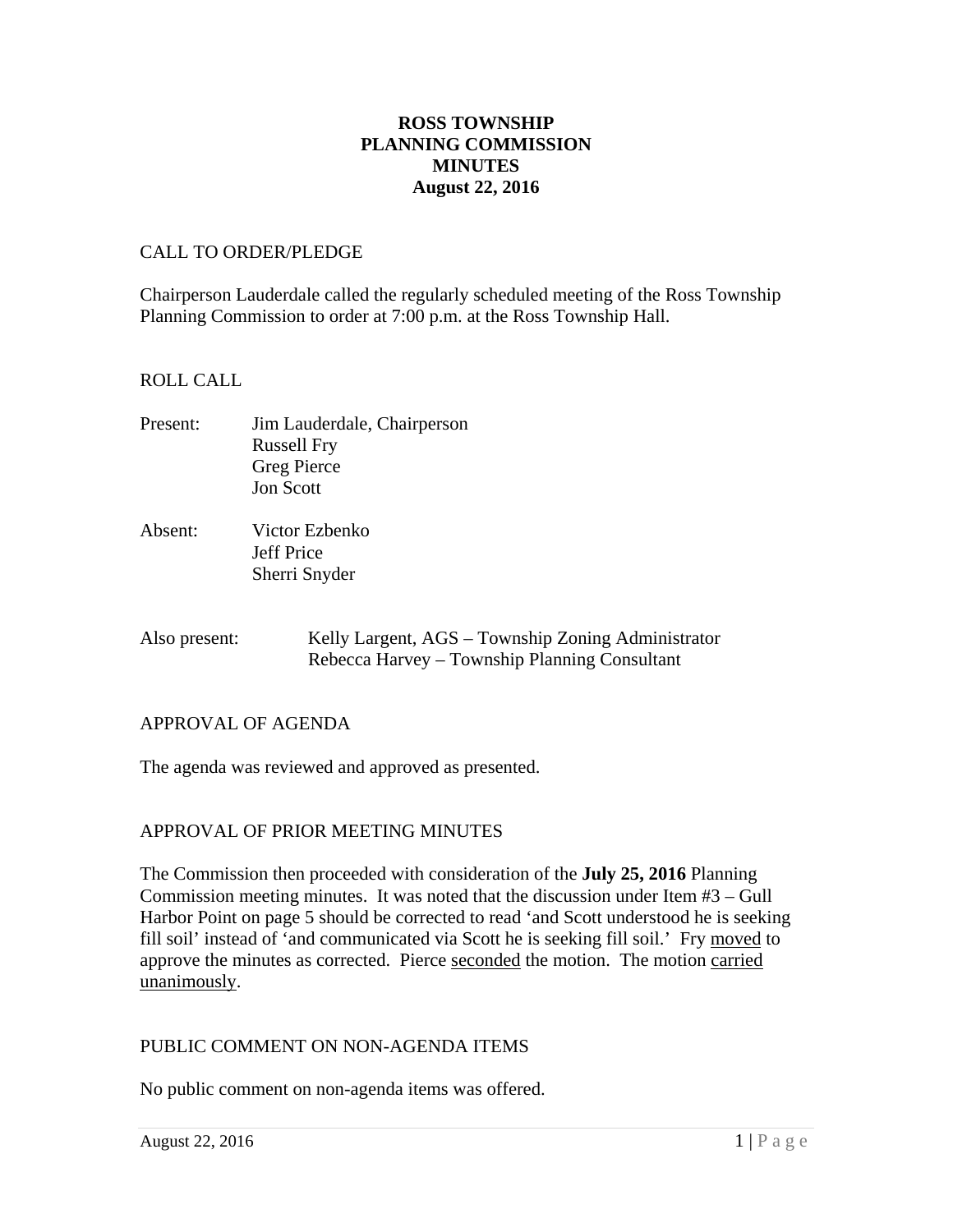### NEW BUSINESS

Chairperson Lauderdale stated that no New Business is scheduled for consideration.

### UNFINISHED BUSINESS

1. Zoning Ordinance Text Amendments *(Recommended for approval by the Planning Commission on June 27, 2016)*

Chairperson Lauderdale explained that the Township Board recently considered the Planning Commission's June recommendations to approve several amendments to the Zoning Ordinance but had tabled action due to questions posed on existing text.

Following discussions between the Supervisor and Attorney Thall, it has been requested that the Township Board begin to receive a 'red-lined' copy of each proposed amendment so that proposed changes can be clearly understood. Chairperson Lauderdale stated that it has been further noted that the Township Board will respond only to proposed changes in consideration of recommended text amendments and that concerns regarding other Ordinance provisions not included in the amendment proposal will be directed to the Planning Commission at a later date.

Harvey confirmed that the 'red-lined' copy of each of the amendments recommended in June has been provided to the Supervisor and that they have already been distributed to Township Board members for consideration at the September meeting.

Scott apologized for his absence at the August meeting, noting that he may have been able to answer the questions that were raised.

2. Private Road/Driveway for Back Lots

Chairperson Lauderdale provided an overview of the land division/private road proposal (Banghart) presented to the Planning Commission at the July meeting and the Commission's subsequent action to table discussion of the request to the August meeting to allow Attorney Thall and Harvey the opportunity to discuss the applicable Ordinance provisions.

Harvey stated that she reviewed the land division proposal and has met with Attorney Thall to discuss the land division and private road options available under the Ordinance. She distributed a Memo dated August 22 wherein available land division options are detailed.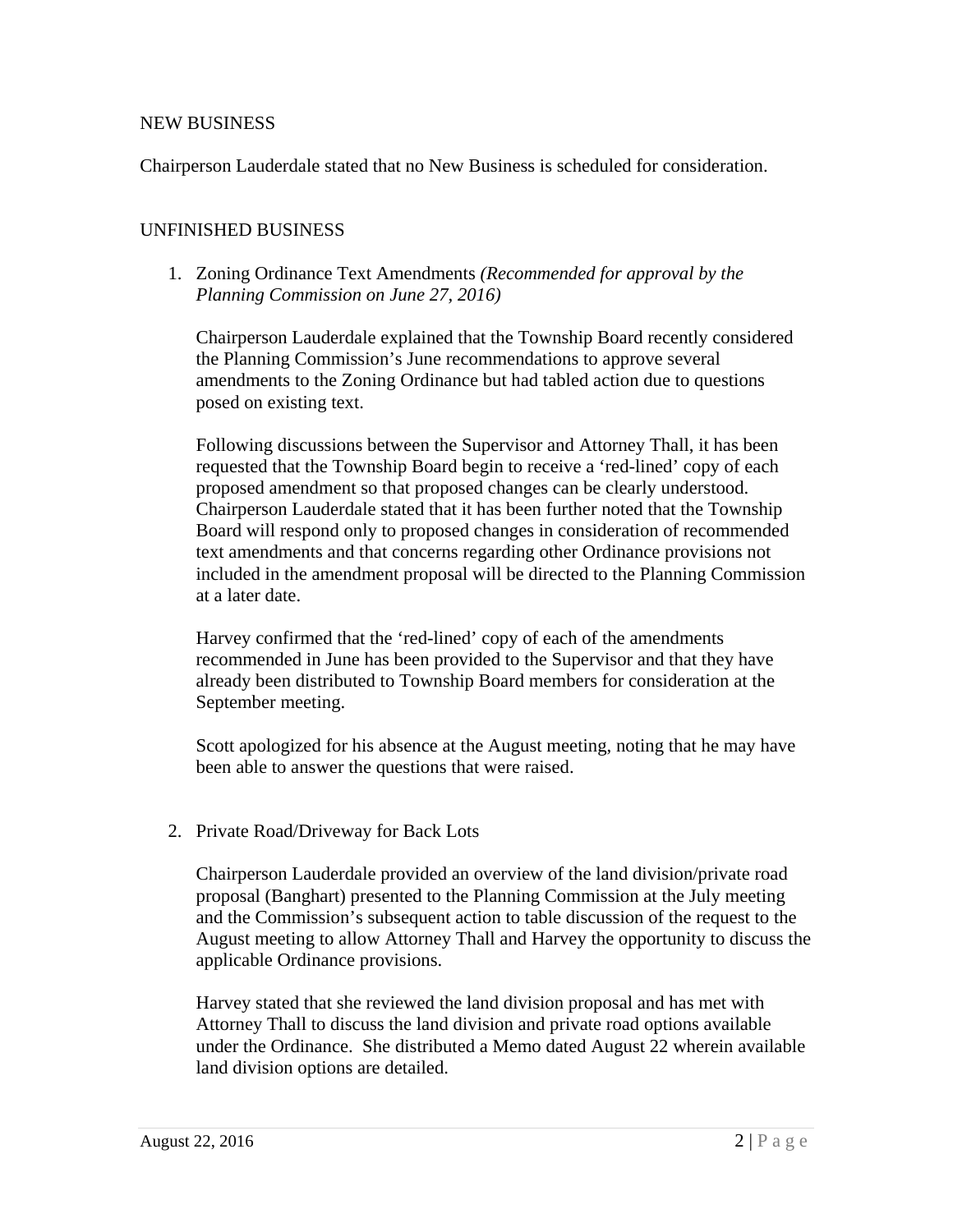Harvey then provided an overview of the options, noting the following:

- Option 1: adequate land area and road frontage exists to create three (3) lots that comply with applicable Zoning Ordinance and Land Division Ordinance requirements.
- Option 2: the Zoning Ordinance currently offers three (3) development options that allow lots without frontage on a public road as 'buildable lots' – cluster land development option; open space preservation development option; and planned unit development option.
- Option 3: an amendment to the dimensional standards so as to allow the requisite lot frontage on a private road or an easement.

Nelson Karre was present and stated that he is the attorney representing the Banghart Trust. He explained that the objective of the land division proposal is to provide three (3) equal shares of the trust to its beneficiaries. He noted that the proposed lot configurations result in three (3) lots of equal value, each with frontage/access to the pond. He added that the proposed land division also meets the wishes of both the owner and the beneficiaries.

Karre explained that there is concern that the first two options noted will not allow for division of the land in such a way as to meet the objectives of the trust. He added that there was interest in discussing the matter of 'private roads' and 'private access easements' with the Planning Commission prior to appealing the matter to the Township Board.

Chairperson Lauderdale stated that it is not the responsibility of the Planning Commission to assist in the design of a land division proposal. He noted, however, that Option 3 references an amendment to the Zoning Ordinance as a possible solution and that it would be the Planning Commission's option to initiate the request or to wait for an application.

Board discussion ensued wherein it was noted that the Planning Commission has recently discussed/studied the advantages and disadvantages of private roads. As a result, three (3) development options have been adopted that allow for the use of private roads . . but under a planned approach to lot configuration and with the preservation of open space. There was general consensus that there is no reason for the Planning Commission to initiate consideration of the desired text amendment.

In response to questions, the Planning Commission noted that if there is interest in pursuing a text amendment, it would be appropriate for the applicant to propose specific text for consideration and that it would be acceptable to work with Township staff in the preparation of the text. The Planning Commission reminded that any such text amendment would apply district-wide, which will offer additional concerns.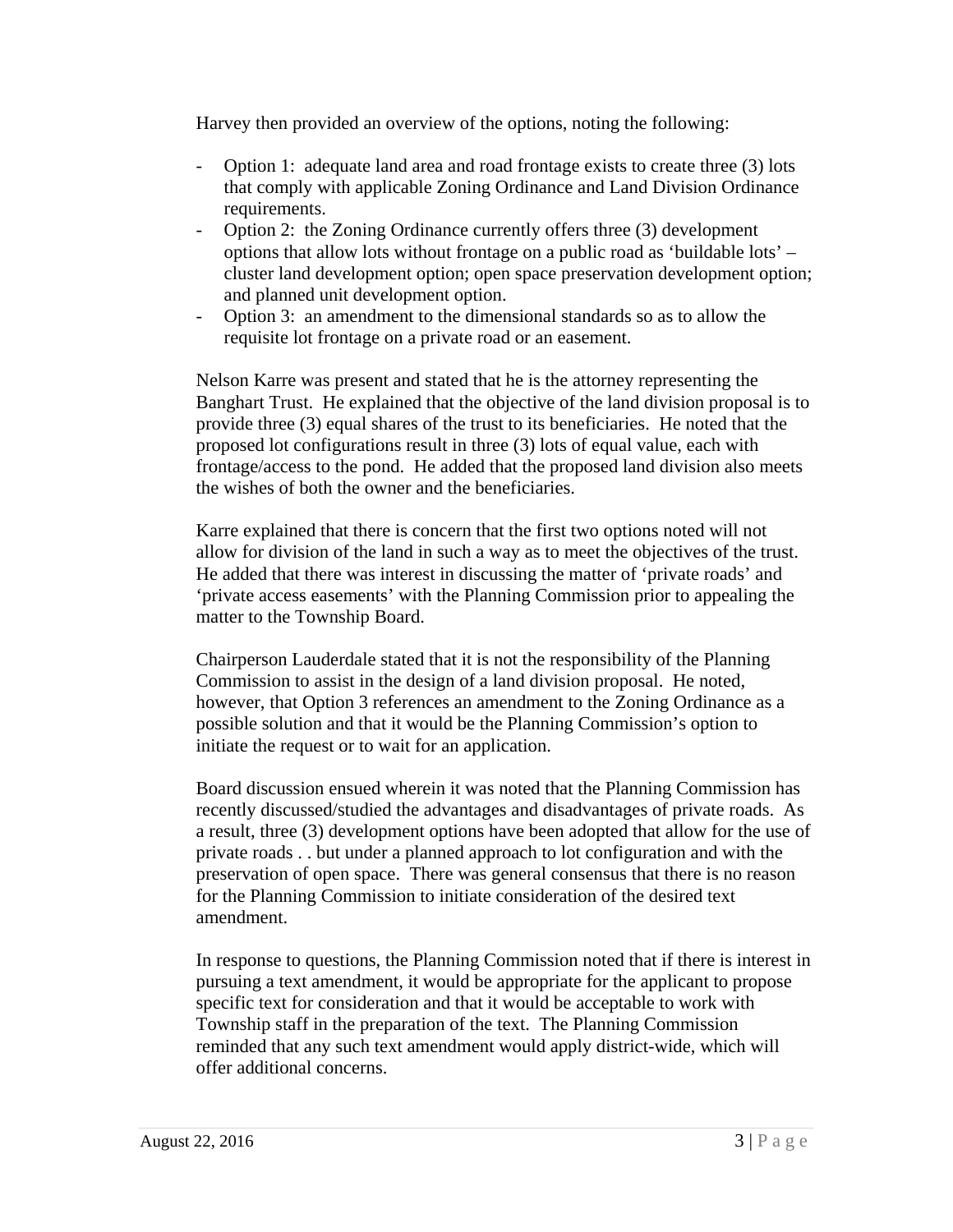3. Watershed Protection Strategies – *PC Member Perspectives*

Chairperson Lauderdale referenced the outcomes of the visit by Ken Kornheiser (4TWRC) to the July Planning Commission meeting and the document provided to Commission members titled 'Protecting Michigan's Inland Lakes'. He requested a discussion of the Commission's perspectives on what has been presented to date.

Scott opined that he believes the methods for watershed/waterfront protection that have been offered are valid and encourage a better approach to land development. He noted that the methods appear to be uncomplicated, but that there will always be push back from a 'land use rights' perspective. The question is how to 'sell' the ideas to property owners.

Fry stated that a grass roots approach to this effort may result in a better 'buy in' of the vision and a more workable set of tools. A pilot project may be a good way to execute.

Pierce noted his support for the statements made. He referenced Chapter 6 of the handout as helpful in identifying 'next steps'.

Chairperson Lauderdale agreed and distributed a draft 'next steps' document he prepared based on the discussions in Chapter 6. He noted that Steps 3, 4, and 5 would likely respond to the points just raised by the Planning Commission.

The Planning Commission noted support for the process outlined in the memo and agreed to proceed with Step 1: *Review Master Plan and Zoning Ordinance to identify what aspects of water (lakes and streams) protection exist*. Chairperson Lauderdale was guided by Planning Commission members to ask each member to review specific sections of the Master Plan and Zoning Ordinance and provide comments for discussion at the September meeting.

4. Section 17.2 B. 1. & 4. – Dock Setback Requirements

Chairperson Lauderdale stated that Harvey had developed draft text reflecting the discussion of the Commission on this matter in June and submitted same to Township Attorney Thall for review/comment. He noted that Attorney Thall recommended additional text to Subsection B.1. and the Planning Commission requested a minor rewording of Subsection B.2. He noted that the draft text provided has been revised to reflect the changes.

Pierce moved to accept the draft text as revised for public hearing. Fry seconded the motion. The motion carried unanimously.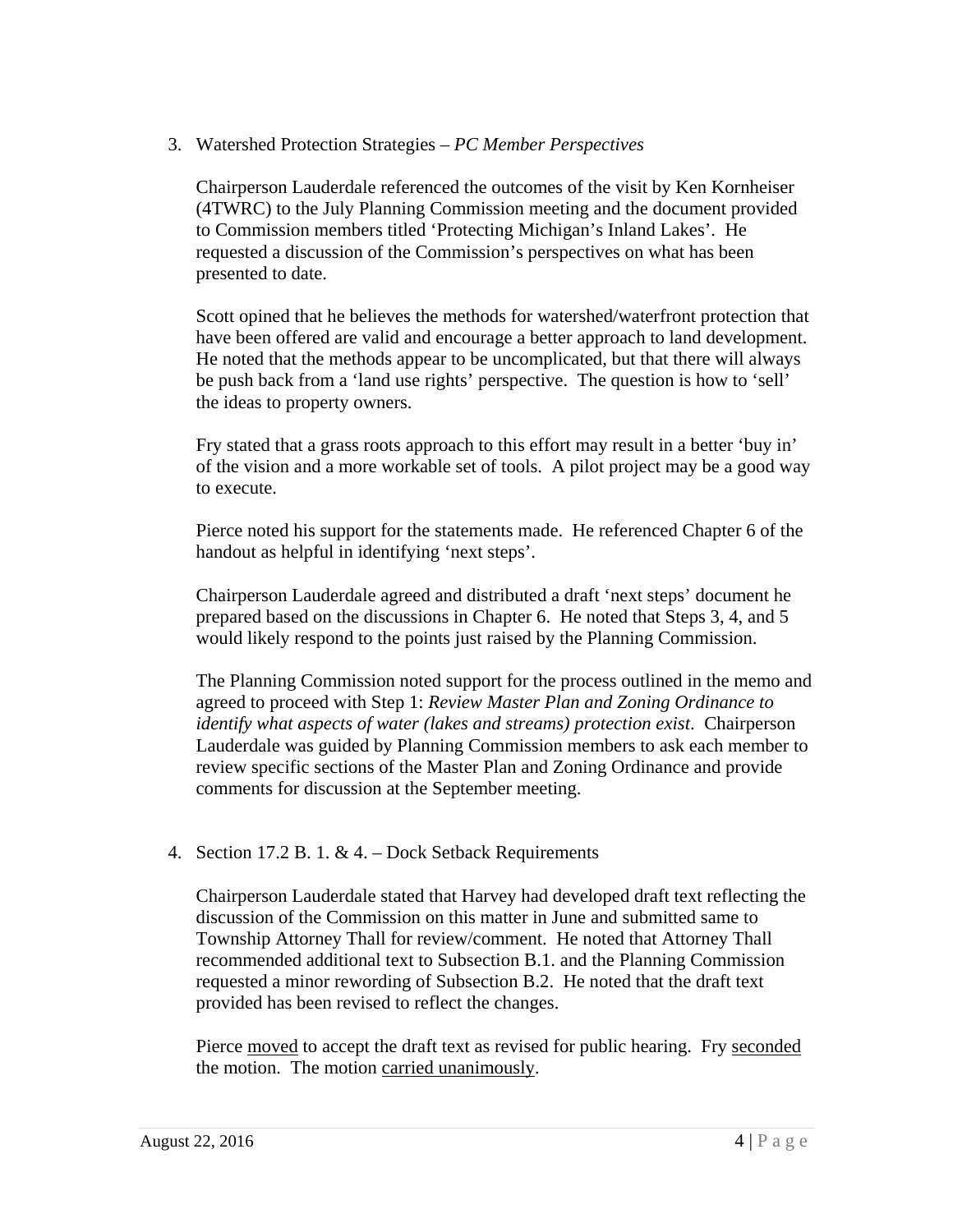# 5. Gull Harbor Point

Mike Sullivan was present on behalf of Gull Harbor Point. He referenced correspondence received from Bert Gale, AGS regarding completion of required on-site landscaping and requested clarification from the Planning Commission regarding the landscape requirements.

Sullivan stated that he is specifically seeking approval of the work completed to date. He indicated that the landscape plan is required to be completed before any additional building permits can be issued . . and that AGS does not agree that the site is in compliance with the landscape plan.

Sullivan explained that there is general disagreement regarding berm construction requirements. He noted that the landscape plan calls for  $3\frac{1}{2}$  ft berms and that he has proposed berms that are not  $3\frac{1}{2}$  ft in height but have been planted with plant material that will eventually grow to give the overall berm/plantings a height of 3  $\frac{1}{2}$  ft. He further noted that the 3  $\frac{1}{2}$  ft berm description on the plan was not intended to apply to all of the berms in the project.

Planning Commission discussion of the landscape plan requirements occurred wherein it was noted that the landscape plan indicated a 'typical berm' would be 3  $\frac{1}{2}$  ft in height, which meant that all proposed/approved berms must be at least 3  $\frac{1}{2}$ ft in height, exclusive of plantings.

Harvey advised that the applicant (Sullivan) has the option of appealing a decision of the Zoning Administrator (AGS) to the Zoning Board of Appeals. Specifically, if he feels as though AGS is misinterpreting the approved landscape plan, he has the right to appeal that decision to the ZBA, who will then render an opinion on compliance.

She noted that a second option would be to request that the Planning Commission consider an amendment to the approved landscape plan if there were some elements of the plan that he wanted to modify.

Harvey noted that either way, building permits cannot be issued while compliance with the landscape plan is unresolved.

Sullivan asked if the Planning Commission could provide guidance to AGS on this matter. Chairperson Lauderdale reiterated that his options include an appeal to the ZBA or a request for an amendment with the Planning Commission. He added that Sullivan also had the option to meet with Supervisor Dykstra and AGS to determine if the existing landscape construction adequately meets the approved landscape plan.